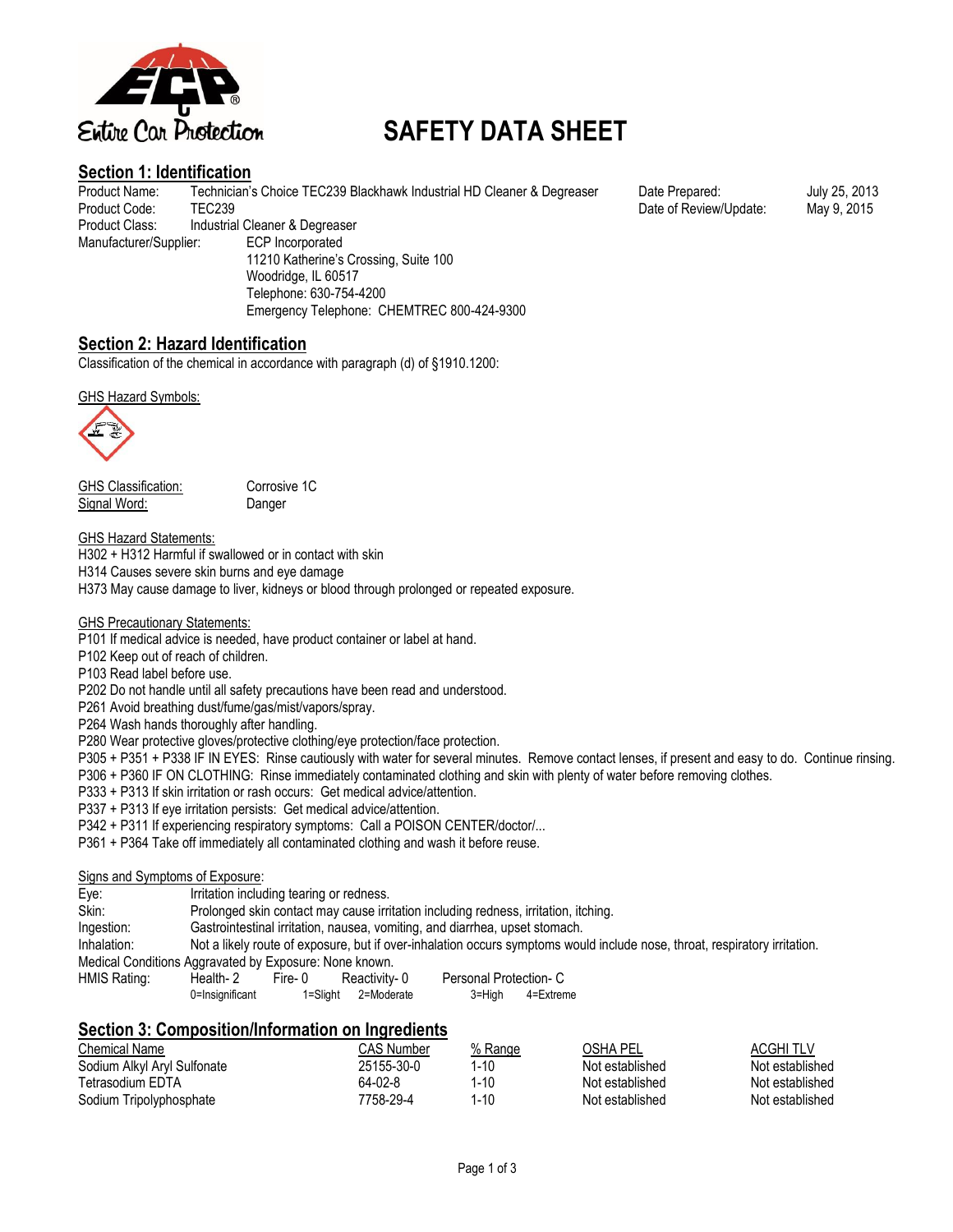#### **Section 4: First Aid Measures**

Eye Contact: Flush with large amounts of water for 15 minutes. If symptoms develop, seek medical attention.

Skin Contact: Wash affected area with water for 15 minutes. Remove contaminated clothing and launder before reuse.

Ingestion: Never give anything by mouth to an unconscious person. If person is conscious then give several glasses of water. Do not induce vomiting. Keep warm and quiet. Seek medical attention.

Inhalation: Remove from exposure. Seek fresh air. Keep warm and quiet. If symptoms worsen seek medical attention.

#### **Section 5: Fire-Fighting Measures**

Fire and Explosive Properties: Flash Point: None / PMCC Flammable Limits: LEL: Unknown UEL: Unknown Extinguishing Media: Not applicable. Protective Equipment: Not applicable.

#### **Section 6: Accidental Release Measures**

Steps to be taken if Material is Spilled or Leaked:

Ventilate, neutralize and remove with inert absorbent. Waste disposal Method: waste from this product is hazardous (D002) as defined by the Resource Conservation and recovery act (RCRA) 40 CFR 261. Dispose of in accordance with federal, state and local regulations.

#### **Section 7: Handling and Storage**

Precautions to be taken in Handling and Storage:

Never wear soaked clothing. Launder or dry-clean before wearing. Affix proper warning labels on containers in accordance with 29CFR 1010.1200

#### **Section 8: Exposure Controls and Personal Protection**

| Ventilation:                  | Use only with adequate ventilation. Avoid breathing vapor or mist. Local exhaust preferred.                           |
|-------------------------------|-----------------------------------------------------------------------------------------------------------------------|
| <b>Respirator Protection:</b> | If required, a properly fitted NIOSH/MSHA approved respirator rated for the hazardous ingredients found in Section 3. |
| Skin Protection:              | Gloves rated for protection against ingredients in Section 3.                                                         |
| Eve Protection:               | Safety glasses with side shields or chemical goggles.                                                                 |

#### **Section 9: Physical and Chemical Properties**

| Boiling Point:    | 212F                                             | Vapor Pressure (mmHg @ 68°F): | No Data        |
|-------------------|--------------------------------------------------|-------------------------------|----------------|
| Vapor Density:    | No Data                                          | Solubility in Water:          | Complete       |
| Specific Gravity: | $1.08 \pm 0.05$                                  | Melting Point:                | Not applicable |
| % Volatile:       | 70-80%                                           | pH:                           | $12.5 \pm 0.5$ |
|                   | Appearance/Odor: Red / Pink Thin Odorless Liquid |                               |                |

### **Section 10: Stability and Reactivity**

Stability: Stable **Stability:** Stable Materials to Avoid: Strong Oxidizers Hazardous Polymerization: Will not occur . Conditions to Avoid: None Hazardous Decomposition Products: Various hydrocarbons of incomplete combustion.

### **Section 11: Toxicology Information**

| IARC, NTP, OSHA Carcinogen: None |            |               |                      |                 |
|----------------------------------|------------|---------------|----------------------|-----------------|
| Ingredient                       |            | Max. % By Wt. | LD50                 | <u>LC50</u>     |
| Sodium Alkyl Aryl Sulfonate      | 25155-30-0 | $1-5$         | Oral Rat - 438mg/kg  | Not Established |
| Tetrasodium EDTA                 | 64-02-8    | 1-10          | Not established      | Not established |
| Sodium Tripolyphosphate          | 7758-29-4  | 1-10          | Oral Rat - 3120mg/kg | Not established |

### **Section 12: Ecological Information**

No Data

#### **Section 13: Disposal Considerations**

Waste Disposal: Dispose of in accordance with federal, state and local regulations.

### **Section 14: Transport Information**

D.O.T. REQUIREMENTS (49CFR 172.101): None

## **Section 15: Regulatory Information**

| RQ (REPORTABLE QUANTITY) 49CFR 172.101      |            |                                                         |
|---------------------------------------------|------------|---------------------------------------------------------|
| Component                                   | $RQ$ (lb.) | For This Product                                        |
| Sodium Alkyl Aryl Sulfonate                 | (1000)     | (60.000)                                                |
| TSCA (Toxic Substances Control Act) Status: |            | The Intentional ingredients of this product are listed. |
| CERCLA RQ - 40CFR 302.4                     |            |                                                         |
| Component                                   | $RQ$ (lb.) | For This Product                                        |